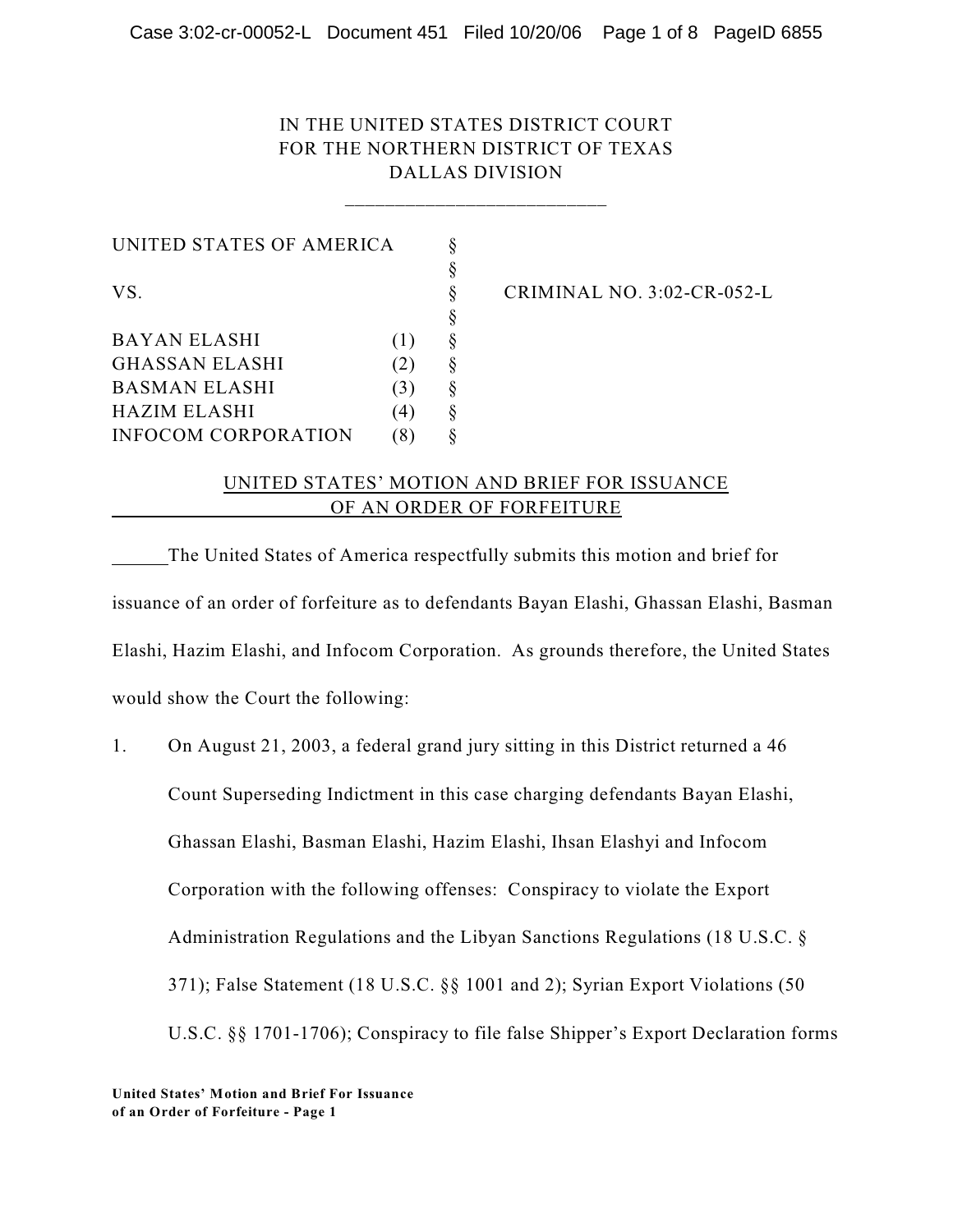(18 U.S.C. § 371); Conspiracy to deal in the Property of a Specially Designated Terrorist (18 U.S.C. § 371); Dealing in the Property of a Specially Designated Terrorist (50 U.S.C. §§ 1701-1706); Conspiracy to commit Money Laundering (18 U.S.C. § 1956(h)); and Money Laundering (18 U.S.C. §§ 1956(a)(1)(B)(I) and 1957).

2. The Superseding Indictment also alleged forfeiture pursuant to 18 U.S.C. 982(a)(1) upon the conviction of defendants Bayan Elashi, Ghassan Elashi, Basman Elashi, Hazim Elashi, Ihsan Elashyi, and/or Infocom Corporation of the offense alleged in Count 14 (18 U.S.C. § 1957), and Counts 37 through 46. The forfeiture allegation included all property, real and personal, involved in the money laundering, and all property traceable to such property, including but not limited to approximately \$181,953 in United States currency. That sum represents 1) the sum of monies or value of property greater than \$10,000 involved in the financial transaction(s) in violation of 18 U.S.C. § 1957 using money derived from a specified unlawful activity, to wit; an illegal shipment of technology, goods and commodities, in violation of 50 U.S.C. §§ 1701 through 1706 (IEEPA) and 2) the sum of monies or value of property involved in the financial transactions in violation 18 U.S.C. § 1956(h) and  $\S$  1956(a)(1)(B)(1) for engaging in financial transactions with money that was the property of a Specially Designated Terrorist in violation of 50 U.S.C.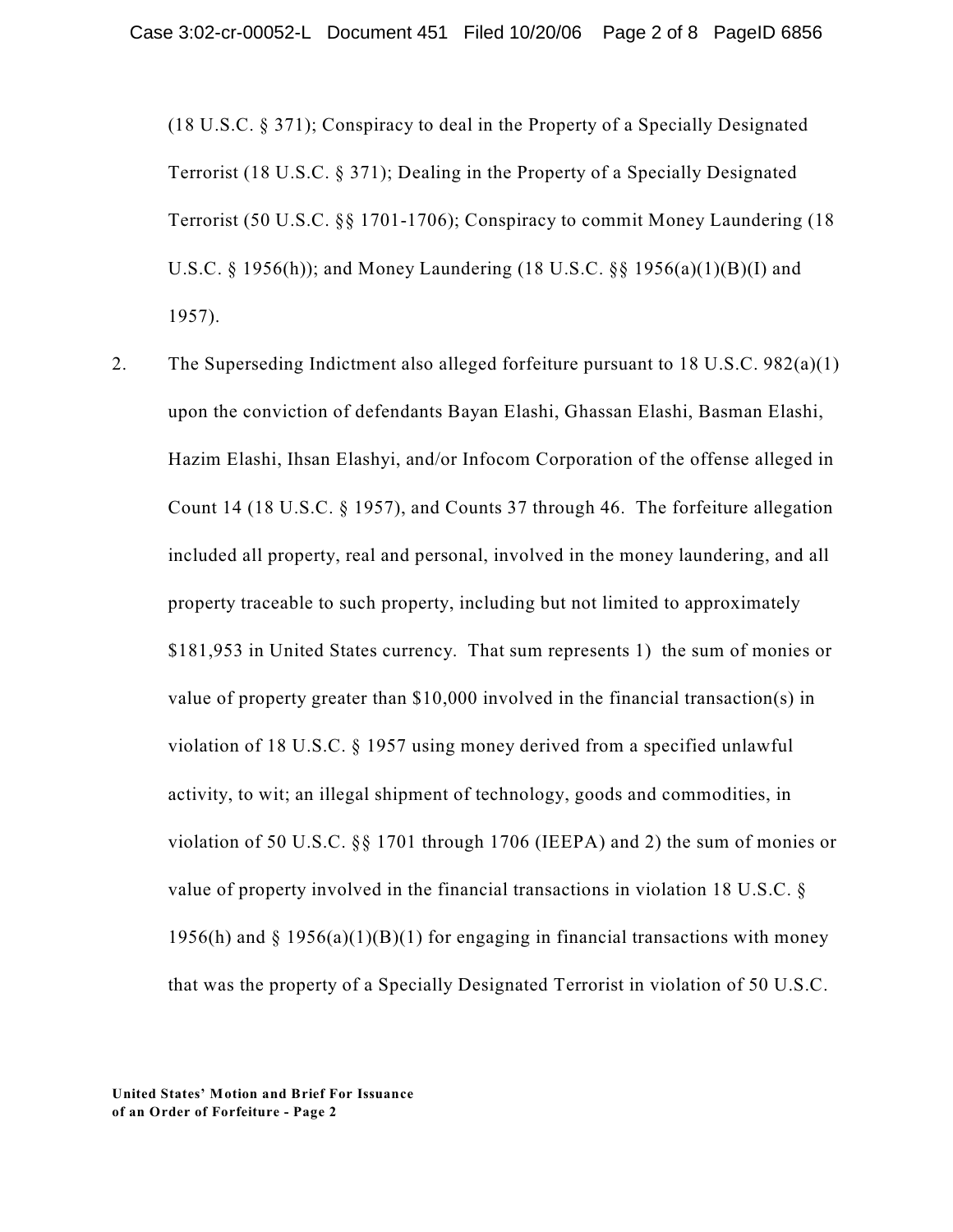§§ 1701 through 1706 (IEEPA). The defendants will be jointly and severally liable for the money judgment.

- 3. On July 7, 2004, a jury found defendants Bayan Elashi, Ghassan Elashi, Basman Elashi, Hazim Elashi, and Infocom Corporation guilty of the money laundering offense alleged in Count 14 of the Superseding Indictment.<sup>1</sup> Defendants waived a jury on the forfeiture issue, and the Court was to consider and decide the forfeiture allegation. On April 13, 2005, a jury found the defendants Infocom Corporation, Ghassan Elashi, Bayan Elashi and Basman Elashi guilty of conspiracy to commit money laundering as alleged in Count 12 of the revised second superseding indictment (originally count 37 in the second superseding indictment). The jury also found the defendants Ghassan Elashi, Bayan Elashi and Infocom Corporation guilty of money laundering and aiding and abetting as charged in counts 13 through 21 of the revised second superseding indictment (originally counts 38 through 46 in the second superseding indictment).
- 4. The Court's jurisdiction is founded on 18 U.S.C. 982(a)(1), which provides that the Court, in imposing sentence on a person convicted of an offense in violation of 18 U.S.C. §§ 1956, 1957, or 1960, shall order that the person forfeit to the United States any property, real or personal, involved in such offense, or any property

 $1$  Defendant Ihsan Elashyi was found not guilty on Count 14 and was not charged in Counts 37 through 46. The defendant Hazim Elashi was not charged in Counts 37 through 46.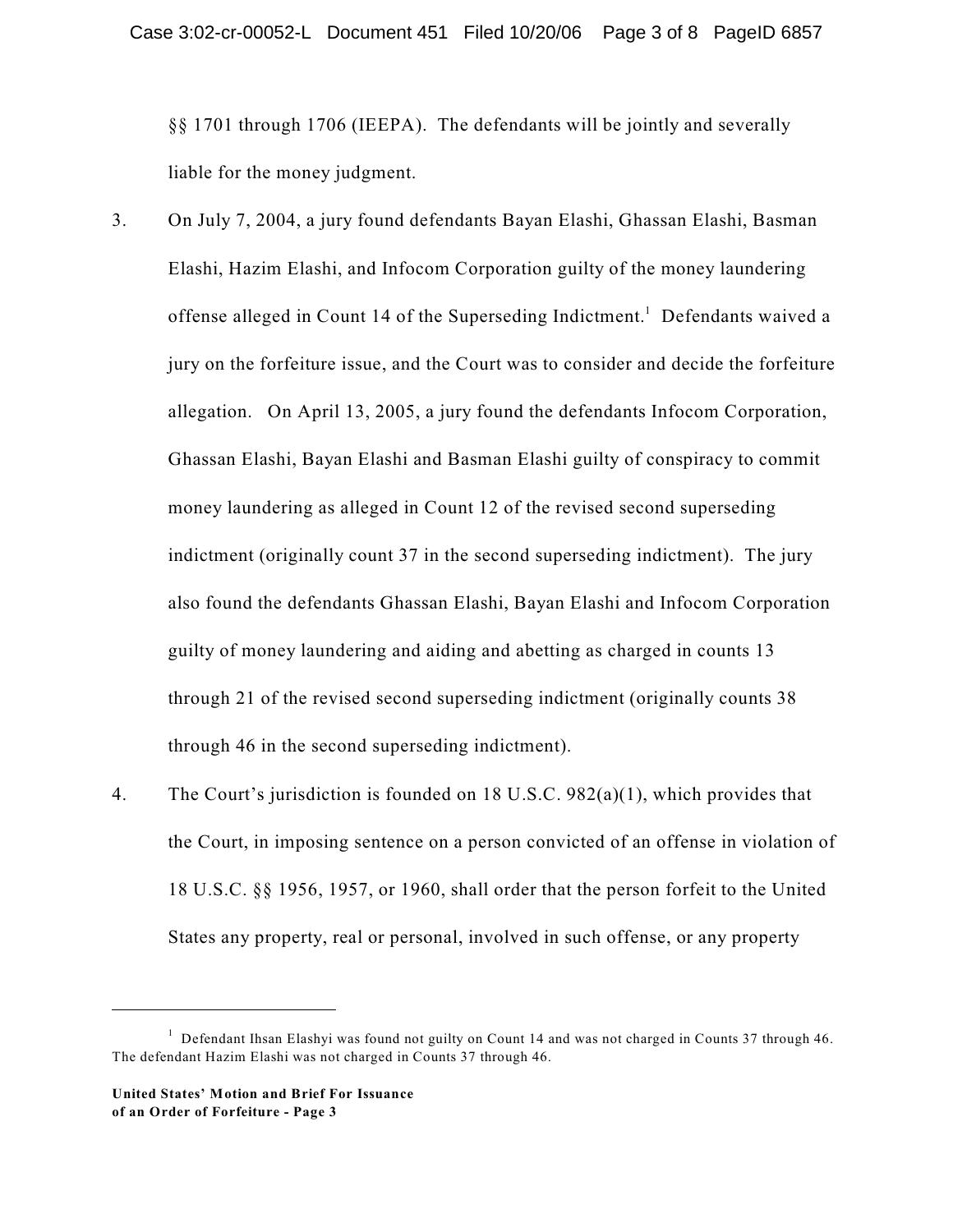traceable to such property. *See United States v. Libretti*, 516 U.S. 29, 41 (1995)

(criminal forfeiture is an element of the sentence imposed.)

- 5. In addition, 21 U.S.C. § 853(p), as incorporated by 18 U.S.C. § 982(b), provides that if any of that property as a result of any act or omission of the defendant —
	- (A) cannot be located upon the exercise of due diligence;
	- (B) has been transferred or sold to, or deposited with, a third party;
	- (C) has been placed beyond the jurisdiction of the court;
	- (D) has been substantially diminished in value; or
	- (E) has been commingled with other property which cannot be divided without difficulty;

the court shall order the forfeiture of any other property of the defendant up to the value of any property described in sub-paragraphs (A) through (E).

6. In accordance with Fed. R. Crim. P. 32.2(b)(1), the Court, as soon as practicable after a verdict or finding of guilty on any count in an indictment or information with regard to which criminal forfeiture is sought, shall determine what property is subject to forfeiture, which can be either specific property or a money judgment. With regard to a money judgment, the Court must determine the amount of money that the defendant will be ordered to pay. The Court's determination may be based on evidence already in the record, a plea agreement, or if the forfeiture is contested, on evidence or information presented by the parties at a hearing after the verdict or finding of guilt. The United States' burden is preponderance of the evidence. *United States v. Gasanova*, 332 F.3d 297, 301 (5th Cir. 2003).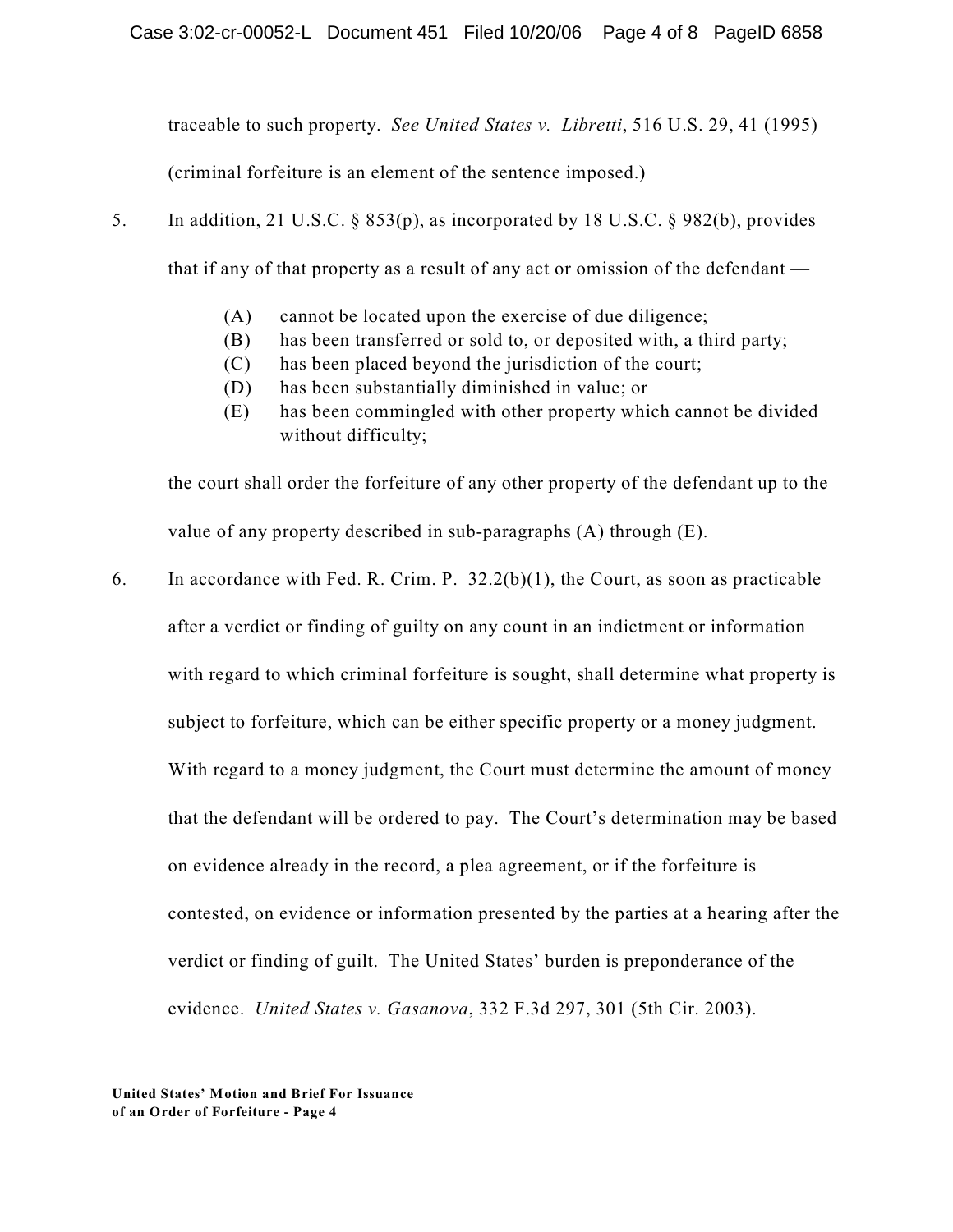- 7. In accordance with Fed. R. Crim. P. 32.2(b)(2), if the Court finds the property is subject to forfeiture, it must promptly enter an order of forfeiture setting forth the amount of any money judgment. Rule 32.2(b)(3) provides that at sentencing, or at any time prior to sentencing if the defendant consents, the order of forfeiture becomes final as to the defendant and shall be made part of the judgment.
- 8. With regard to the amount of money requested to be forfeited based on the conviction of Bayan Elashi, Ghassan Elashi, Basman Elashi, Hazim Elashi, and Infocom Corporation for the offense alleged in Count 14, the evidence in the record establishes that \$55,703 in United States currency was property involved in that offense. Therefore, \$55,703 is forfeitable in accordance with 18 U.S.C.  $982(a)(1)$ .

With regard to the amount of money requested to be forfeited based on the convictions of Bayan Elashi, Ghassan Elashi, Basman Elashi<sup>2</sup>, and Infocom Corporation for the offense alleged in Count 12 through 21, the evidence in the record establishes that \$126,250 in laundered funds was property involved in that offense. Therefore, an additional \$126,250 is forfeitable in accordance with 18 U.S.C. 982(a)(1). The total amount of funds forfeitable is \$181,953.

<sup>&</sup>lt;sup>2</sup>The defendant Basman Elashi was acquitted in Counts 38 through 46 (Counts 13 through 21 of the revised second superseding indictment).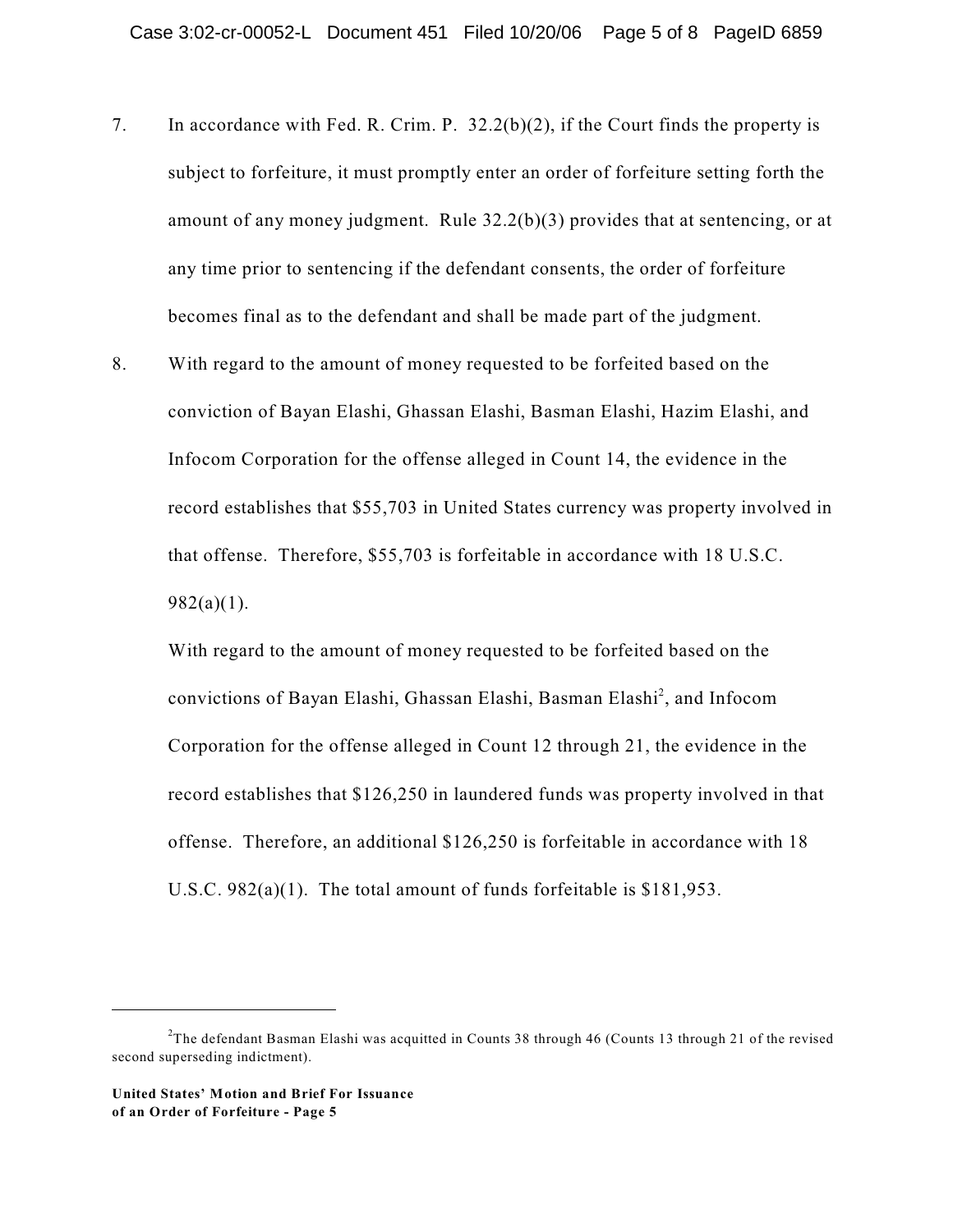9. No third party notice or ancillary hearing is required, however, to the extent that the forfeiture consists of a money judgment unless and until the government locates property that may be used to satisfy it. Fed. R. Crim. P.  $32.2(c)(1)$ ; (e).

### **CONCLUSION**

THEREFORE, the United States respectfully requests that this Court enter an order directing a money judgment in the amount of \$181,953 against defendants Bayan Elashi, Ghassan Elashi, Basman Elashi, Hazim Elashi, and Infocom Corporation, for which the defendants are jointly and severally liable.

Respectfully submitted,

RICHARD B. ROPER United States Attorney

 /s/ James T. Jacks JAMES T. JACKS Assistant United States Attorney 1100 Commerce St., Third Floor Dallas, Texas 75242 214.659.8600 214.767.2898 (Facsimile) Texas State Bar No. 10449500 [jim.jacks@usdoj.gov](mailto:jim.jacks@usdoj.gov)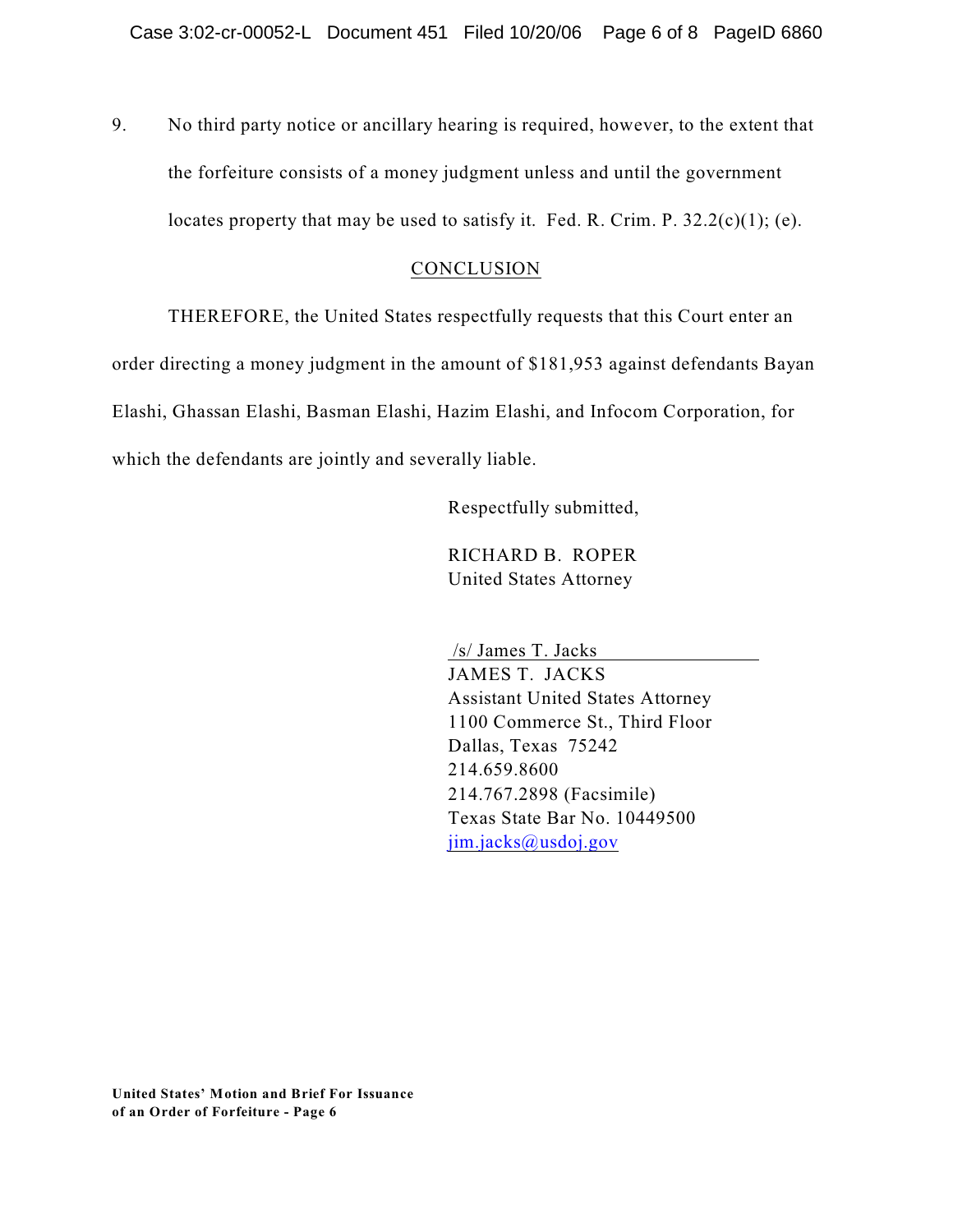# CERTIFICATE OF CONFERENCE

This is to certify that the undersigned served, via electronic mail, a copy of this motion and proposed order upon counsel for each of the respective defendants. Trial counsel for defendant Hazim Elashi advised that he no longer represents Hazim Elashi and referred counsel to Hazim Elashi's appellate attorney. No other counsel responded and their position as to this motion is unknown.

/s/ James T. Jacks

JAMES T. JACKS Assistant United States Attorney